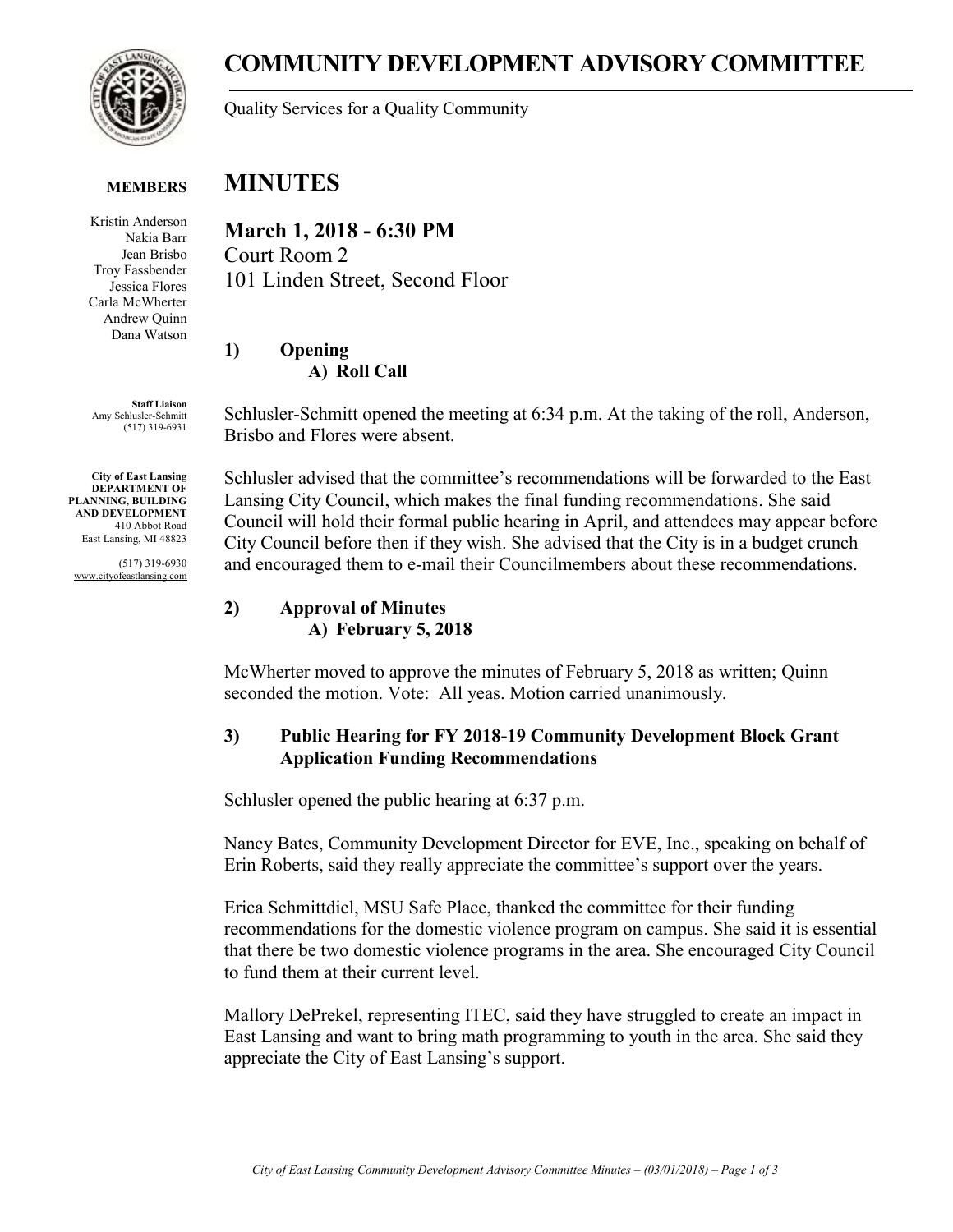Sage Hales-Ho, Director of Homeownership, Capital Area Housing Partnership, thanked the committee for their funding recommendation. She said she appreciates the City's continued support to provide affordable housing. She noted that housing costs in East Lansing continue to rise, and down payment assistance allows people to purchase homes in East Lansing. She said their Rehab Program allows people to remain in their homes.

Schlusler said she received a letter from Legal Services of South Central Michigan thanking them for their funding recommendations.

There being no one else wishing to speak, Schlusler closed the public hearing at 6:42 p.m.

# **4) Public Hearing for FY 2018-19 Human Service General Fund Grant Application Funding Recommendations**

Kathy Kelly, Child & Family Charities, representing CAPS (Child Abuse Prevention Services), said the Family Growth Center appreciates the City's support.

Sophia Estrada-Ferreria, representing the Gateway Division of Child & Family Charities, thanked the committee for their support and said that their agency is the only one in the community that services homeless youth.

Aleida Martinez, representing HEP CAMP, thanked the committee for previous years' funding. She said they look for resources for students who are children of migrant workers. She shared that they offer optical and dental insurance, and sometimes it is the first time that one of these students has ever seen an eye doctor or a dentist.

There being no one else wishing to speak, Schlusler closed the public hearing at 6:44 p.m.

# **5) Public Hearing for 2018-19 Mini Grant Application Funding Recommendations**

Sarah Bohan, speaking on behalf of MSU Community Music School, said they do outreach for the MSU College of Music, and their mission is to provide music education and therapy services to individuals of all ages, abilities and financial background. She said through the City's funding they would cover financial assistance for scholarships for 10 to 15 students. She said they have made a great impact in their community and appreciate the continued funding recommendation.

Phyllis Thode, East Lansing Public Library, said One World, Many Stories partners with public schools and MSU. She said they bring together children and families for March is Reading Month and are holding a family dance party, and next year they hope to bring in a bilingual storyteller. She thanked the committee for their support and funding recommendation.

Julie Lehman, Greater Lansing Food Bank, thanked the committee for their support on behalf of the Garden Project. She indicated they have supported community gardens and gardening opportunities for low-income families for 30 years.

Di Clark, representing The Reading People, Capital Area Literacy Coalition, thanked the committee for their support and said they strengthen the community in a lot of ways; i.e. they teach children to